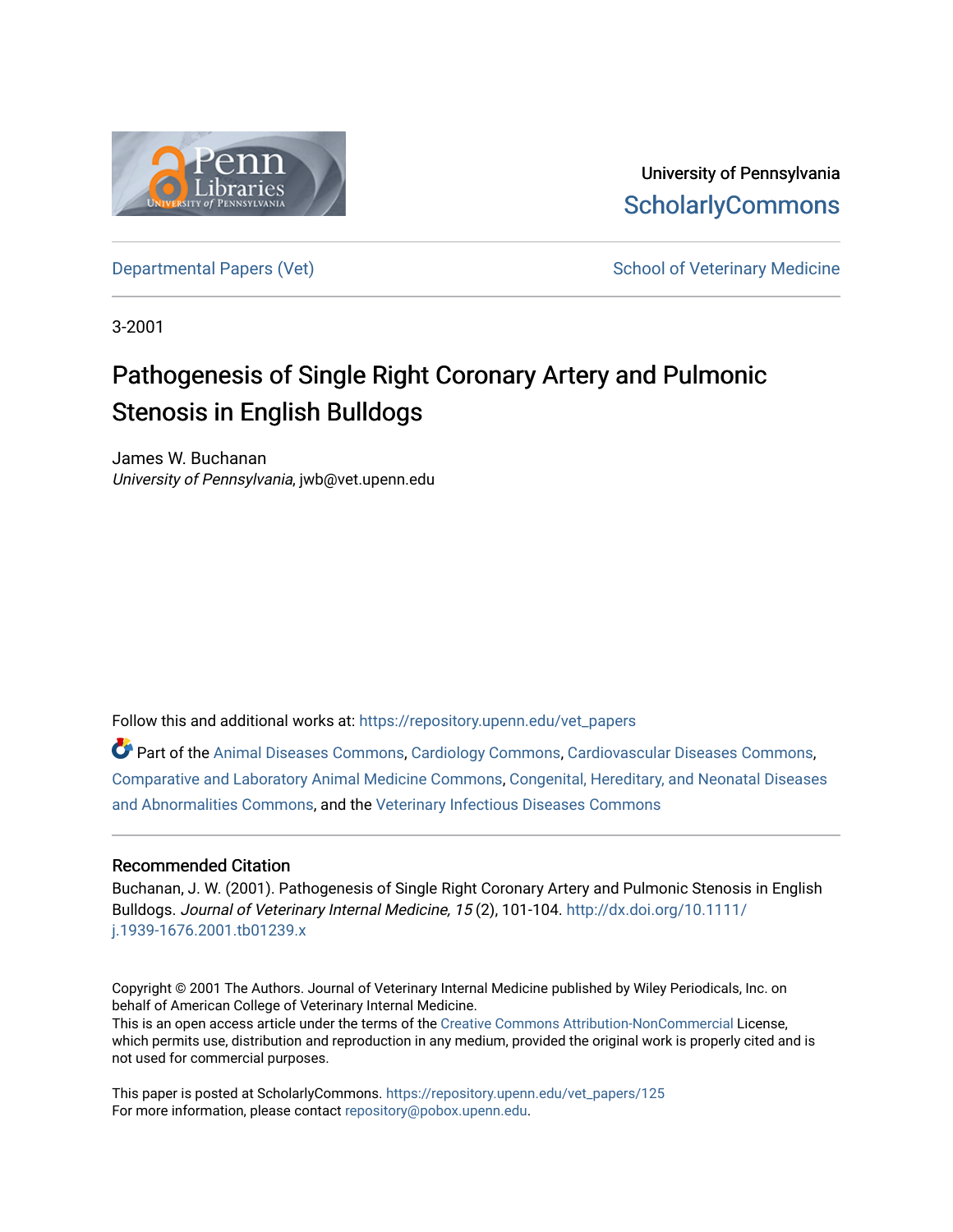## Pathogenesis of Single Right Coronary Artery and Pulmonic Stenosis in English Bulldogs

## Abstract

English Bulldogs are the most common breed to have pulmonic stenosis. Previous studies showed that this congenital heart abnormality in Bulldogs frequently is caused by a circumpulmonary left coronary artery originating from a single right coronary artery. Fetal anasarca also occurs often in Bulldogs and might represent congestive heart failure, but the cause is unknown. To determine if fetal anasarca is associated with a coronary anomaly and pulmonic stenosis, major coronary arteries were studied in 6 bulldog puppies with fetal anasarca. Five of the puppies had normal coronary arteries, and this led to the conclusion that fetal anasarca usually is not associated with major coronary abnormalities or pulmonic stenosis. The 6th puppy had single right coronary artery with circumpulmonary left coronary artery and moderate subvalvular pulmonic stenosis. Serial section histology suggests that the underlying cause of this syndrome is malformation of the left aortic sinus (of Valsalva) and inversion of the proximal segment of the left main coronary artery.

## Keywords

Cardiac pathology, Congenital heart disease, Dog, Embryogenesis, Fetal anasarca, Myocardial infarction

## **Disciplines**

Animal Diseases | Cardiology | Cardiovascular Diseases | Comparative and Laboratory Animal Medicine | Congenital, Hereditary, and Neonatal Diseases and Abnormalities | Veterinary Infectious Diseases

## **Comments**

Copyright © 2001 The Authors. Journal of Veterinary Internal Medicine published by Wiley Periodicals, Inc. on behalf of American College of Veterinary Internal Medicine.

This is an open access article under the terms of the [Creative Commons Attribution-NonCommercial](http://creativecommons.org/licenses/by-nc/4.0/)  License, which permits use, distribution and reproduction in any medium, provided the original work is properly cited and is not used for commercial purposes.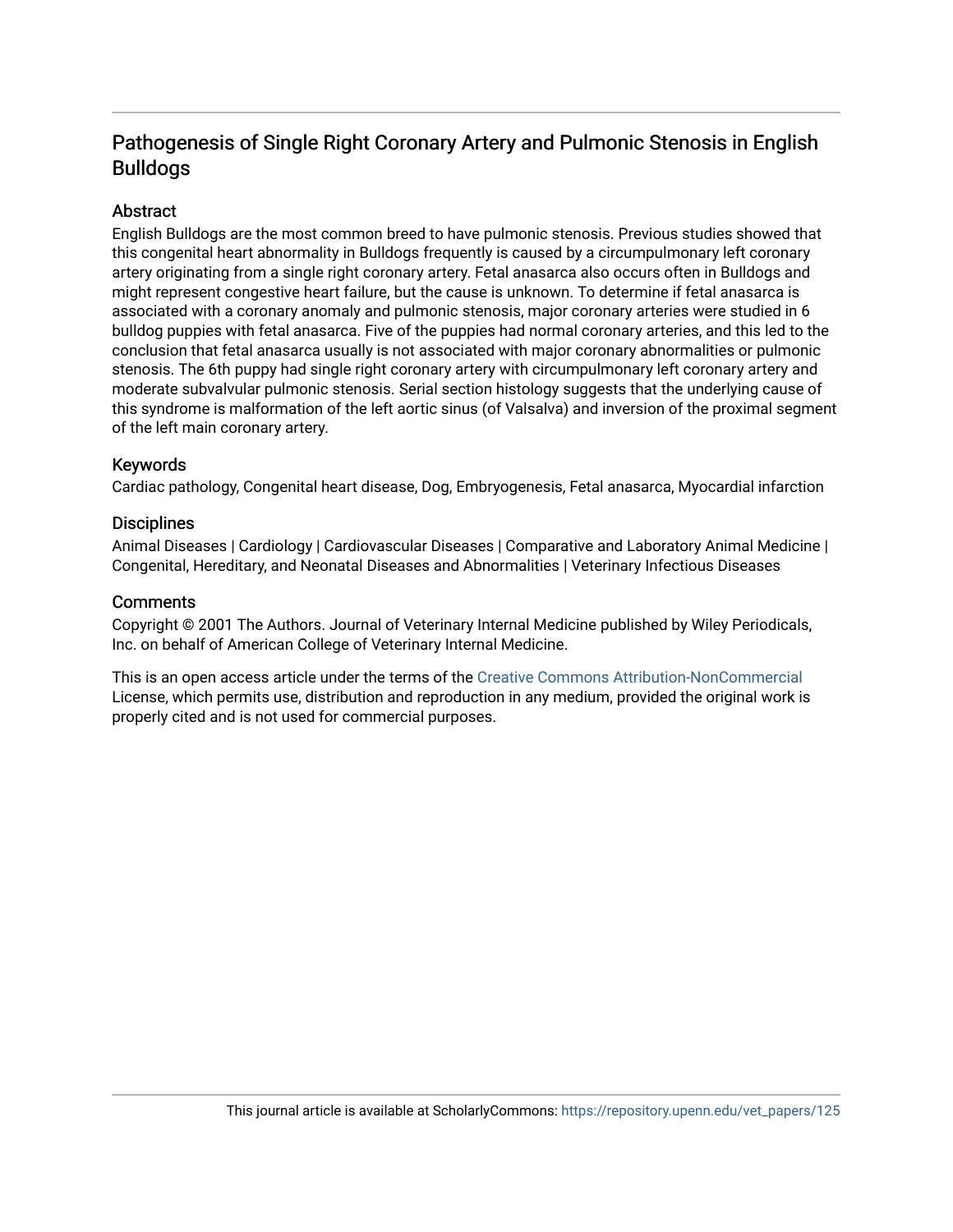## **Pathogenesis of Single Right Coronary Artery and Pulmonic Stenosis in English Bulldogs**

#### James W. Buchanan

English Bulldogs are the most common breed to have pulmonic stenosis. Previous studies showed that this congenital heart abnormality in Bulldogs frequently is caused by a circumpulmonary left coronary artery originating from a single right coronary artery. Fetal anasarca also occurs often in Bulldogs and might represent congestive heart failure, but the cause is unknown. To determine if fetal anasarca is associated with a coronary anomaly and pulmonic stenosis, major coronary arteries were studied in 6 bulldog puppies with fetal anasarca. Five of the puppies had normal coronary arteries, and this led to the conclusion that fetal anasarca usually is not associated with major coronary abnormalities or pulmonic stenosis. The 6th puppy had single right coronary artery with circumpulmonary left coronary artery and moderate subvalvular pulmonic stenosis. Serial section histology suggests that the underlying cause of this syndrome is malformation of the left aortic sinus (of Valsalva) and inversion of the proximal segment of the left main coronary artery.

**Key words:** Cardiac pathology; Congenital heart disease; Dog; Embryogenesis; Fetal anasarca; Myocardial infarction.

**Pulmonic stenosis is the most common congenital heart** defect in English Bulldogs.<sup>1</sup> Recently, a distinct coronary artery (CA) abnormality was found in 3 Bulldogs and a Boxer with pulmonic stenosis.2 Angiocardiography, surgery, and postmortem examination studies consistently showed a single right CA giving rise to a circumpulmonary left CA, which constricted the right ventricular outflow tract in a bandlike fashion at the level of the pulmonic valve (Fig 1). The association of these anomalies in Bulldogs was confirmed by others.3,4 Many instances of single right or left CA in humans have been reported, but pulmonic stenosis in association with single right CA has not been observed.<sup>5</sup> The etiology of single CA has been hypothesized to be the result of failed development of the opposite coronary anlagen. The histopathologic finding of an abnormal left aortic sinus (of Valsalva) in a full-term Bulldog fetus with single right CA, as described in this report, support this hypothesis.

Fetal anasarca (generalized subcutaneous edema and pleural and peritoneal effusion) occurs often in Bulldogs (''water puppies"), but the cause is unknown.<sup>6</sup> To determine whether anasarca in stillborn Bulldogs might represent congestive heart failure caused by pulmonic stenosis and anomalous CA, gross and microscopic examinations were made of the hearts of edematous stillborn Bulldog puppies.

#### **Materials and Methods**

Six edematous Bulldog puppies were delivered by cesarean section or were stillborn from 6 different litters from different parents. The puppies were frozen or examined without fixation within 48 hours. Gross examinations of the

*0891-6640/01/1502-0003/\$3.00/0*

hearts were made with a dissecting microscope. After formalin fixation, 2 hearts that appeared to be normal and 1 heart with abnormal CA distribution were examined histologically. The upper half of the hearts, including the 4 cardiac valves and major CA, were serially sectioned at 6 m. Alternate ribbons of sections were stained with Van Gieson elastic stain and examined 3-dimensionally.7

#### **Results**

In 5 hearts, all valves and coronary arteries were normal on gross examination, and nothing abnormal was found in 2 hearts examined microscopically. In the 6th puppy, the size, weight, and shape of the heart were normal, but it had a single right CA, circumpulmonary left CA, and a hemorrhagic myocardial infarct involving the apex of the left ventricle. The right CA arose from the normal location. One millimeter distal to the right ostium, a circumpulmonary left CA, representing the left common CA, originated from the right CA and extended in the myocardium around the right ventricular outflow tract before trifurcating into the left circumflex, left cranial descending, and septal CA (Fig 2). The 3 fibrous commissures of the aortic valve were equidistant and appeared normal at their most proximal extent, but the commissures on either side of the putative left aortic sinus approached each other and fused in sections more distad. As a consequence, the left aortic sinus was smaller than normal and would have been difficult to identify grossly. In the left aortic sinus at the site where the left CA should have originated, an inward protrusion of elastic tissue was observed (Fig 3).

#### **Discussion**

CA distributions in dogs and humans are similar (Fig 1) except for two substantive differences. Dogs usually have a large septal CA originating at or near the left CA origins of the left circumflex and left cranial descending CA.8 The septum in humans is usually supplied by several branches of the left cranial descending CA.9 Dogs also have a left CA dominant distribution in which the caudal descending CA originates from the left circumflex CA. In humans, the caudal descending CA originates from the right CA 65% of the time.<sup>9</sup>

Most of the information on CA embryology in the lit-

*From the Section of Cardiology, Department of Clinical Studies, School of Veterinary Medicine, University of Pennsylvania, Philadelphia, PA.*

*Reprint requests: James W. Buchanan, DVM, M Med Sci, Department of Clinical Studies, School of Veterinary Medicine, University of Pennsylvania, 3850 Spruce, Philadelphia, PA 19104; e-mail: jwb@ vet.upenn.edu.*

*Submitted March 18, 1999; Revised May 7, 1999; Accepted October 27, 2000.*

*Copyright 2001 by the American College of Veterinary Internal Medicine*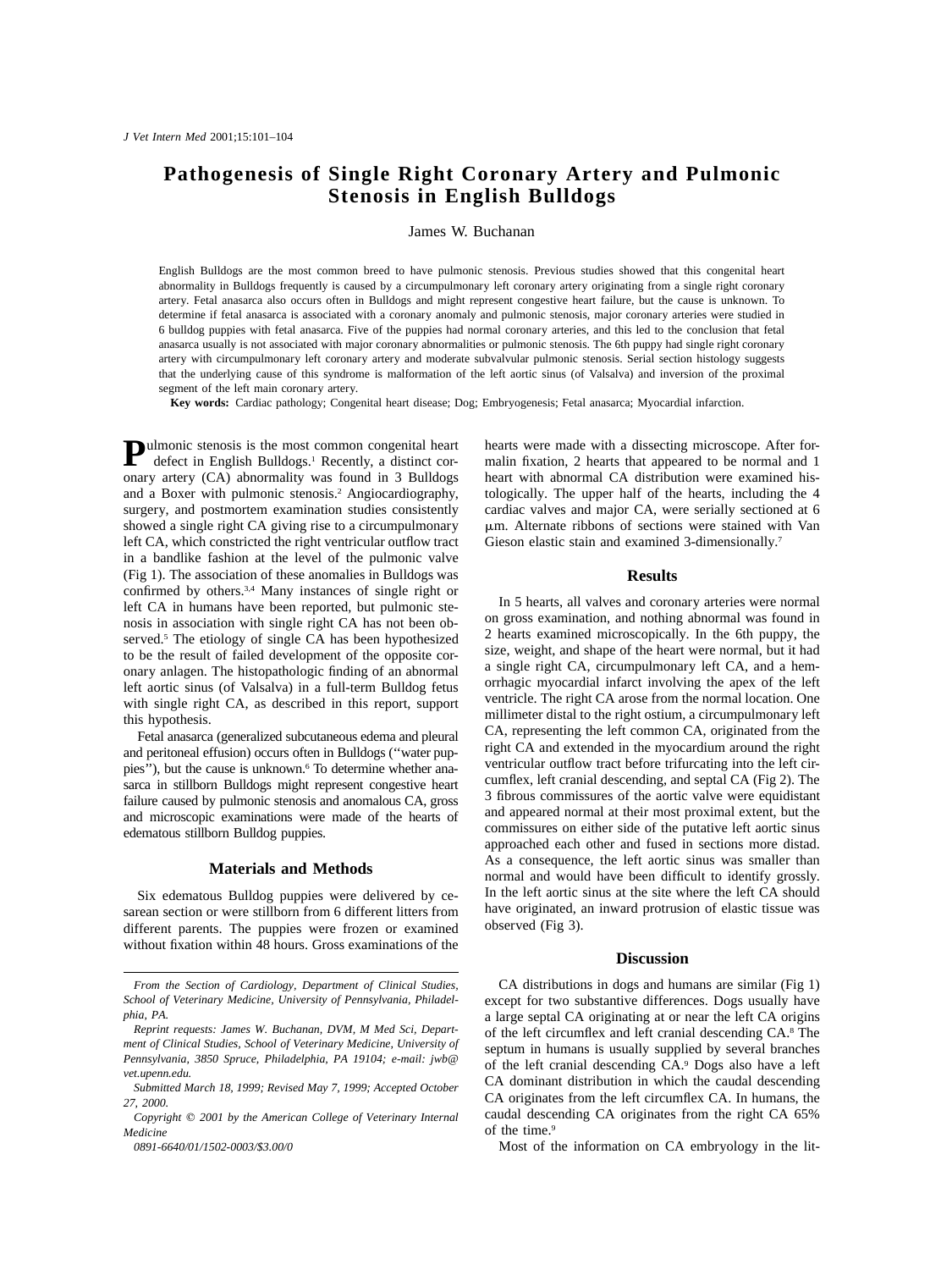

human beings and common patterns of single right coronary artery in the latter. In the type-R1 pattern, the right coronary artery (RCA) continues as a single vessel and crosses the caudal crux of the atrioventricular sulcus (open arrow), then continues as the left circumflex (LCx) and left cranial descending arteries (LCD). In type-2 patterns, the single vessel branches shortly after leaving the aorta. Subclassifications are made depending on whether the crossing vessel (solid arrow) passes cranial to the pulmonary trunk (R2A), between the aorta and pulmonary trunk (R2B), or caudal to the aorta (R2C). Reproduced with the permission of the American Veterinary Medical Association.<sup>2</sup>

erature comes from studies in humans. The major coronary arteries evolve from a plexus of subepicardial vessels that drain myocardial sinusoids communicating with the lumens of the right and left ventricles.9 Blood enters the left ventricular sinusoids from the lumen and circulates through the subepicardial plexus before emptying into the venous sinus. The subepicardial plexus evolves into predominant coronary arteries around the atrioventricular groove and over the cranial and caudal borders of the interventricular septum. At this stage, a prominent circumpulmonary conal artery (circle of Vieussens, Vieussen's ring) may be present around the pulmonary outflow tract at the junction of the right ventricle and pulmonary trunk. The proximal segments of the definitive right and left CA develop independently by outward budding from the right and left aortic sinuses in the truncus arteriosus. These anlagen join the coronary arteries in the atrioventricular groove, and the circumpulmonary conal artery atrophies.

Histologic studies in this report indicate that proximal left CA development was abnormal in the puppy with single right CA. Growth and protrusion of a mound of elastic tissue into the left aortic sinus had occurred at the point where the left CA normally would extend outward. This observation suggests maldirection of the endothelial budding process from the truncus arteriosus during embryogenesis. No outward growth from the left aortic sinus was found. This finding supports the hypothesis that absence or maldirection of the left coronary anlagen causes development of a single right CA and persistence of the embryonic circumpulmonary conal artery that normally disappears in embryogenesis. The left aortic sinus also was small in the reported cases of single right CA and pulmonic stenosis.2

In the reported cases of single right CA and pulmonic stenosis, the circumpulmonary left CA was just external to the juncture of the right ventricular myocardium and the pulmonic valve root.2 It constricted the pulmonic valve at the valvular level and was associated with hypoplasia of the pulmonary sinus adjacent to the aorta. In contrast, the circumpulmonary left CA in the affected puppy was intramyocardial in a subvalvular location until it became epicardial just before trifurcating into the left circumflex, left cranial descending, and septal CA. The right ventricular outflow tract lumen was moderately constricted under the circumpulmonary left CA (Fig 2). If this puppy had matured, the resultant pulmonic stenosis probably would have been classified as subvalvular pulmonic stenosis.

The heart weight and right ventricular wall thickness in the puppy with abnormal CA were similar to those of the other puppies, indicating that right ventricular hypertrophy (RVH) in response to outflow obstruction had not occurred. It is probable that the development of RVH in young Bulldogs with single right CA and clinically relevant pulmonic stenosis is equivalent to the hypertrophy that develops with growth in young dogs after banding the pulmonary artery. The absence of RVH in the abnormal puppy is evidence that the circulation was not impaired in utero and that the coronary anomaly was not the cause of fetal anasarca in this puppy or the other 5 puppies.

The etiology of the myocardial infarct in the left ventricle is uncertain. It probably was caused by compression of the intramyocardial segment of the circumpulmonary left CA in association with hemodynamic changes at parturition. Acute infarction of the left ventricle, hypotension, and death occurred in 2 reported dogs when the circumpulmonary left CA was severed at the time of attempted patch graft surgery to correct pulmonic stenosis.2,3 Avulsion of the circumpulmonary left CA also was suspected as the cause of death in 2 Bulldogs undergoing balloon valvuloplasty for pulmonic stenosis.4 Infarction and sudden death has been reported in humans with single right CA and a left main CA branch passing between the aorta and main pulmonary artery.5

Increased frequency of pulmonic stenosis in Bulldogs has been recognized<sup>10</sup> since 1960. A survey 30 years later indicated that this breed continues to have the highest frequency of pulmonic stenosis.<sup>1</sup> The relative risk for pulmonic stenosis in Bulldogs was 19 times that of all other breeds. Pulmonic stenosis in Bulldogs occurs occasionally

 $\rightarrow$ 

**Fig 2. (A)** Histologic cross-section at the level of the right ventricular (RV) outflow tract of a stillborn fetus with single right coronary artery (R) just beyond the branch point of the circumpulmonary left artery (C). **(B)** Notice the circumpulmonary left artery (C) coursing in the myocardium around the RV outflow tract and compressing it. It becomes epicardial when it approaches the great cardiac vein (V) just before branching into the left circumflex (X), septal, and left cranial descending coronary arteries (not seen in this illustration). Van Gieson stain, 25×.  $Bar = 1$  mm.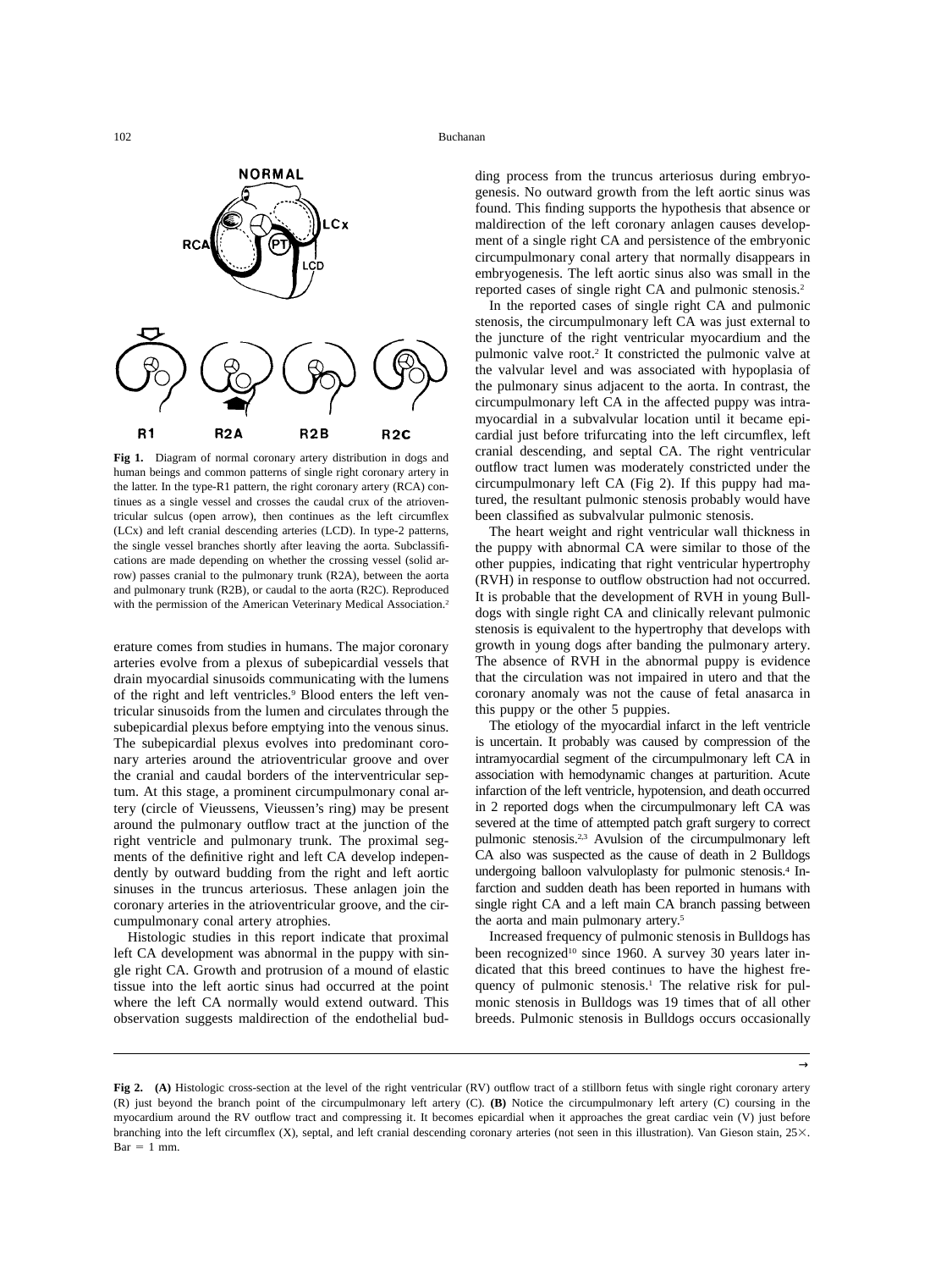### Single Right Coronary Artery